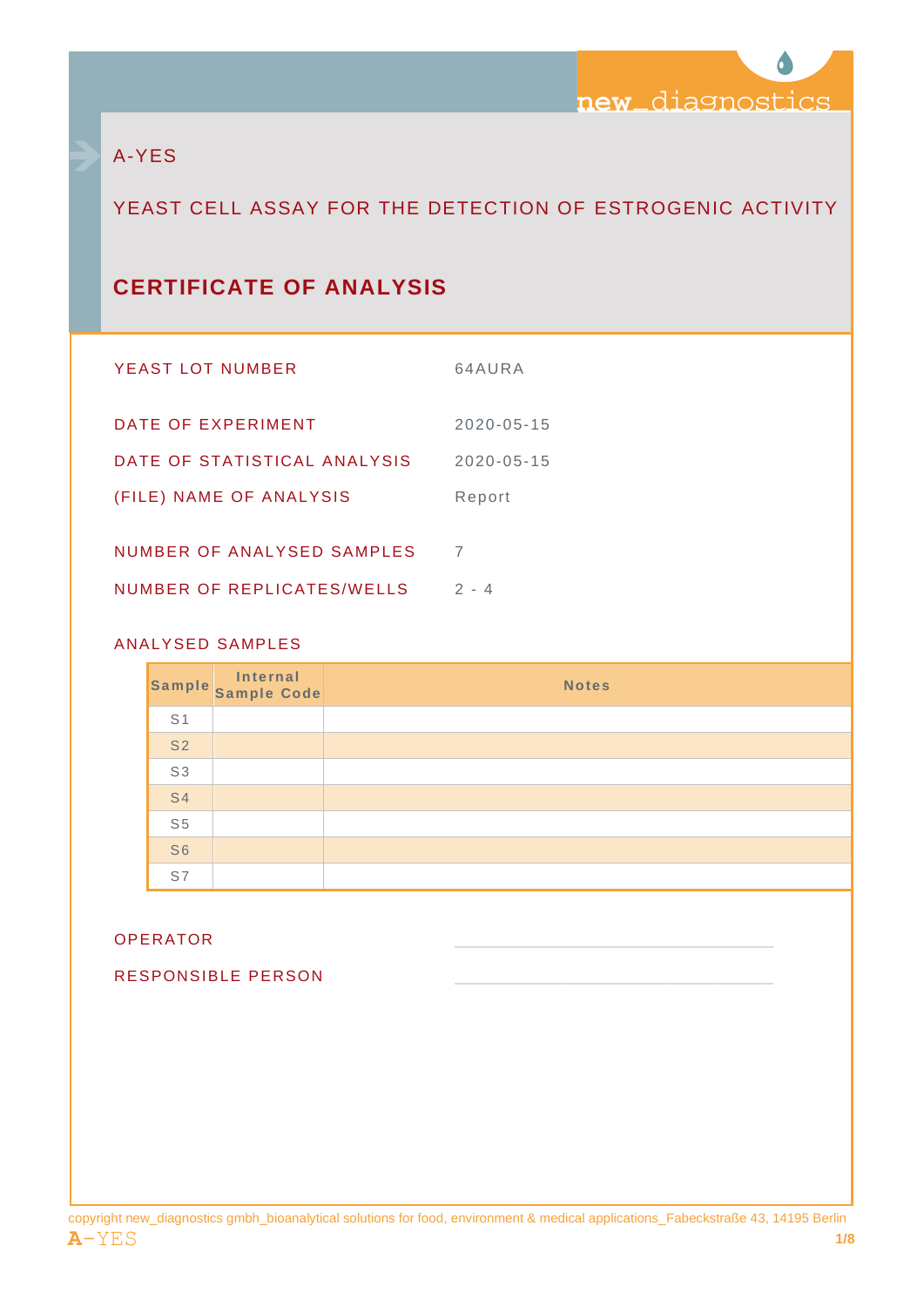Pipetting Scheme and Raw Data

|                 |             | 1              | $\overline{2}$          | 3              | 4              | 5                   | 6              | $\overline{7}$ | 8              | 9                | 10             | 11          | 12                  |
|-----------------|-------------|----------------|-------------------------|----------------|----------------|---------------------|----------------|----------------|----------------|------------------|----------------|-------------|---------------------|
|                 | Α           | <b>NC</b>      | S <sub>1</sub>          | S <sub>1</sub> | S <sub>1</sub> | S <sub>3</sub>      | S <sub>3</sub> | S <sub>5</sub> | S <sub>5</sub> | S <sub>5</sub>   | S <sub>5</sub> | S7          | NC                  |
|                 | В           | CS             | S <sub>1</sub>          | S <sub>1</sub> | S1             | S <sub>3</sub>      | S <sub>3</sub> | S <sub>5</sub> | S <sub>5</sub> | S <sub>5</sub>   | S <sub>5</sub> | S7          | CS                  |
|                 | C           | CS             | S <sub>1</sub>          | S <sub>1</sub> | S <sub>1</sub> | S <sub>3</sub>      | S <sub>3</sub> | S <sub>5</sub> | S <sub>5</sub> | S <sub>5</sub>   | S <sub>5</sub> | S7          | CS                  |
| Type            | D           | CS             | S <sub>1</sub>          | S1             | S <sub>1</sub> | S <sub>3</sub>      | S <sub>3</sub> | S <sub>5</sub> | S <sub>5</sub> | S <sub>5</sub>   | S <sub>5</sub> | S7          | CS                  |
|                 | Ε           | CS             | S <sub>2</sub>          | S <sub>2</sub> | S <sub>2</sub> | S <sub>4</sub>      | S <sub>4</sub> | S <sub>6</sub> | S <sub>6</sub> | S <sub>6</sub>   | S <sub>6</sub> | S7          | CS                  |
|                 | F           | CS             | S <sub>2</sub>          | S <sub>2</sub> | S <sub>2</sub> | S <sub>4</sub>      | S4             | S <sub>6</sub> | S <sub>6</sub> | S <sub>6</sub>   | S <sub>6</sub> | S7          | CS                  |
|                 | G           | CS             | S <sub>2</sub>          | S <sub>2</sub> | S <sub>2</sub> | S <sub>4</sub>      | S <sub>4</sub> | S <sub>6</sub> | S <sub>6</sub> | S <sub>6</sub>   | S <sub>6</sub> | S7          | CS                  |
|                 | н           | CS             | S <sub>2</sub>          | S <sub>2</sub> | S <sub>2</sub> | S <sub>4</sub>      | S4             | S <sub>6</sub> | S <sub>6</sub> | S <sub>6</sub>   | S <sub>6</sub> | S7          | CS                  |
|                 |             |                |                         |                |                |                     |                |                |                |                  |                |             |                     |
|                 |             | $\mathbf{1}$   | $\overline{\mathbf{2}}$ | $\mathbf{3}$   | 4              | 5                   | 6              | $\overline{7}$ | 8              | $\boldsymbol{9}$ | 10             | 11          | 12                  |
|                 | Α           | $\mathbf 0$    | $\mathbf 0$             | 0              | $\mathbf 0$    | $\mathbf 0$         | 0              | $\mathbf 0$    | $\mathbf 0$    | 0                | $\mathbf 0$    | $\theta$    | 0                   |
|                 | B           | 1              | $\mathbf 0$             | 0              | $\mathbf 0$    | $\mathbf 0$         | 0              | $\mathbf 0$    | $\mathbf 0$    | 0                | $\mathbf 0$    | $\mathbf 0$ | 1                   |
|                 |             |                |                         |                |                |                     |                |                |                |                  |                |             |                     |
|                 | $\mathbf C$ | $\overline{2}$ | $\mathbf 0$             | 0              | $\mathbf 0$    | $\mathbf 0$         | 0              | $\mathbf 0$    | $\mathbf 0$    | 0                | $\mathbf 0$    | $\mathbf 0$ | 2                   |
| Spike [ng/L]    | D           | 4              | $\mathbf 0$             | 0              | $\mathbf 0$    | $\mathbf 0$         | 0              | $\mathbf 0$    | $\mathbf 0$    | 0                | $\mathbf 0$    | $\mathbf 0$ | 4                   |
|                 | Ε           | 8              | $\mathbf 0$             | 0              | $\mathbf 0$    | $\sqrt{a}$          | 0              | $\mathbf 0$    | $\mathbf 0$    | $\mathbf 0$      | $\mathbf 0$    | $\mathbf 0$ | 8                   |
|                 | F           | 20             | $\mathbf 0$             | $\mathbf 0$    | $\mathbf 0$    | $\mathbf 0$         | 0              | $\mathbf 0$    | $\mathbf 0$    | $\mathbf 0$      | $\mathbf 0$    | $\mathbf 0$ | 20                  |
|                 | G           | 40             | $\mathbf 0$             | $\mathbf 0$    | $\mathbf 0$    | $\mathbf 0$         | 0              | $\mathbf 0$    | $\mathbf 0$    | 0                | $\mathbf 0$    | $\mathbf 0$ | 40                  |
|                 | н           | 80             | $\mathsf{O}\xspace$     | 0              | $\mathbf 0$    | $\mathsf{O}\xspace$ | 0              | $\mathbf 0$    | $\mathbf 0$    | 0                | $\mathbf 0$    | $\mathbf 0$ | 80                  |
|                 |             |                |                         |                |                |                     |                |                |                |                  |                |             |                     |
|                 |             | 1              | $\overline{2}$          | 3              | 4              | 5                   | 6              | $\overline{7}$ | 8              | 9                | 10             | 11          | 12                  |
|                 | Α           | 0              | 10                      | 10             | 10             | 10                  | 10             | 25             | 25             | 25               | 25             | 200         | $\boldsymbol{0}$    |
|                 | в           | $\mathbf 0$    | 20                      | 20             | 20             | 20                  | 20             | 50             | 50             | 50               | 50             | 400         | 0                   |
|                 | C           | $\mathbf 0$    | 50                      | 50             | 50             | 50                  | 50             | 75             | 75             | 75               | 75             | 800         | 0                   |
| Sample Dilution | D           | $\mathbf 0$    | 100                     | 100            | 100            | 100                 | 100            | 100            | 100            | 100              | 100            | 1000        | 0                   |
|                 | Е           | $\mathbf 0$    | 10                      | 10             | 10             | $\,$ 5 $\,$         | 5              | 25             | 25             | 25               | 25             | 200         | $\mathsf{O}\xspace$ |
|                 | F           | $\mathbf 0$    | 20                      | 20             | 20             | 10                  | 10             | 50             | 50             | 50               | 50             | 400         | 0                   |
|                 | G           | $\mathbf 0$    | 50                      | 50             | 50             | 20                  | 20             | 75             | 75             | 75               | 75             | 800         | 0                   |
|                 | н           | $\mathbf 0$    | 100                     | 100            | 100            | 50                  | 50             | 100            | 100            | 100              | 100            | 1000        | $\mathbf 0$         |
|                 |             |                |                         |                |                |                     |                |                |                |                  |                |             |                     |
|                 |             | 1              | $\mathbf 2$             | $\mathbf{3}$   | 4              | 5                   | 6              | $\overline{7}$ | 8              | $\boldsymbol{9}$ | 10             | 11          | 12                  |
|                 | Α           | 0.322          | 1.848                   | 1.873          | 1.827          | 2.792               | 2.722          | 0.373          | 0.421          | 0.395            | 0.361          | 0.362       | 0.313               |
|                 | в           | 0.334          | 1.255                   | 1.215          | 1.241          | 1.686               | 1.643          | 0.376          | 0.369          | 0.396            | 0.378          | 0.354       | 0.323               |
|                 | c           | 0.329          | 0.685                   | 0.664          | 0.653          | 0.711               | 0.701          | 0.366          | 0.400          | 0.375            | 0.376          | 0.383       | 0.325               |
| Phytase         | D           | 0.398          | 0.448                   | 0.452          | 0.433          | 0.456               | 0.430          | 0.363          | 0.370          | 0.369            | 0.392          | 0.350       | 0.376               |
|                 | Е           | 0.634          | 2.148                   | 2.133          | 2.097          | 1.232               | 1.207          | 0.366          | 0.364          | 0.362            | 0.364          | 0.357       | 0.643               |
| 8               | F           | 1.928          | 1.625                   | 1.596          | 1.589          | 0.815               | 0.790          | 0.363          | 0.359          | 0.363            | 0.349          | 0.364       | 1.950               |
|                 | G           | 3.257          | 0.876                   | 0.869          | 0.877          | 0.546               | 0.511          | 0.372          | 0.363          | 0.356            | 0.368          | 0.353       | 3.354               |
|                 | н           | 3.661          | 0.566                   | 0.563          | 0.518          | 0.424               | 0.345          | 0.366          | 0.358          | 0.366            | 0.376          | 0.367       | 3.635               |
|                 |             |                |                         |                |                |                     |                |                |                |                  |                |             |                     |
|                 |             | 1              | $\overline{\mathbf{2}}$ | $\mathbf{3}$   | $\overline{4}$ | 5                   | 6              | $\overline{7}$ | 8              | 9                | 10             | 11          | $12$                |
|                 | Α           | 0.463          | 1.020                   | 1.052          | 1.053          | 0.872               | 0.887          | 0.215          | 0.226          | 0.191            | 0.188          | 0.321       | 0.513               |
|                 | в           | 0.523          | 0.921                   | 0.926          | 0.916          | 0.739               | 0.748          | 0.271          | 0.271          | 0.233            | 0.231          | 0.283       | 0.563               |
|                 |             |                |                         |                |                |                     |                |                |                |                  |                |             |                     |
|                 | C           | 0.476          | 0.697                   | 0.736          | 0.758          | 0.613               | 0.624          | 0.375          | 0.246          | 0.270            | 0.228          | 0.286       | 0.525               |
|                 | D           | 0.546          | 0.642                   | 0.717          | 0.698          | 0.614               | 0.641          | 0.218          | 0.245          | 0.258            | 0.194          | 0.285       | 0.535               |
| OD Growth       | Е           | 0.562          | 1.000                   | 0.997          | 1.003          | 0.991               | 1.001          | 0.209          | 0.263          | 0.211            | 0.266          | 0.251       | 0.642               |
|                 | F           | 0.531          | 0.807                   | 0.793          | 0.847          | 0.873               | 0.853          | 0.220          | 0.220          | 0.223            | 0.279          | 0.304       | 0.527               |
|                 | G           | 0.521          | 0.661                   | 0.636          | 0.642          | 0.815               | 0.744          | 0.189          | 0.219          | 0.215            | 0.245          | 0.292       | 0.583               |
|                 | н           | 0.453          | 0.585                   | 0.601          | 0.647          | 0.770               | 0.675          | 0.171          | 0.252          | 0.198            | 0.240          | 0.256       | 0.534               |

copyright new\_diagnostics gmbh\_bioanalytical solutions for food, environment & medical applications\_Fabeckstraße 43, 14195 Berlin **A**-YES **2/8**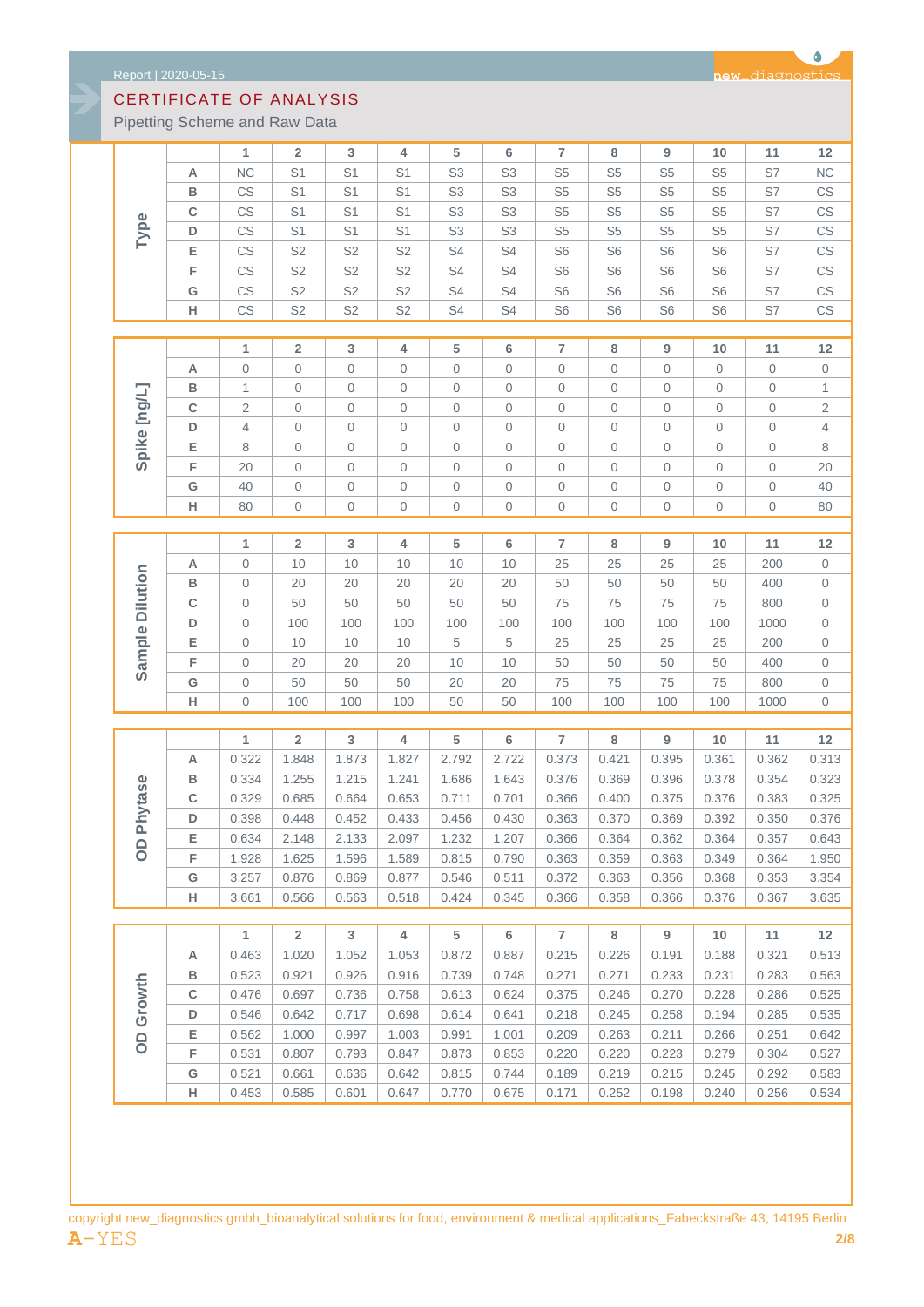Statistical Assessment



*Check of Yeast Growth Effects between Samples and Calibration Standards* No check of yeast growth effects was carried out.

6

diagnostic

**ATA** 

#### **Calibration Levels**

*Check of Outliers within Calibration Levels* No single values could be identified as outliers.

*Check of Variability within Calibration Levels* OK!

#### **Samples**

*Check of Outliers within Samples* No single values could be identified as outliers.

*Check of Variability within Samples* OK!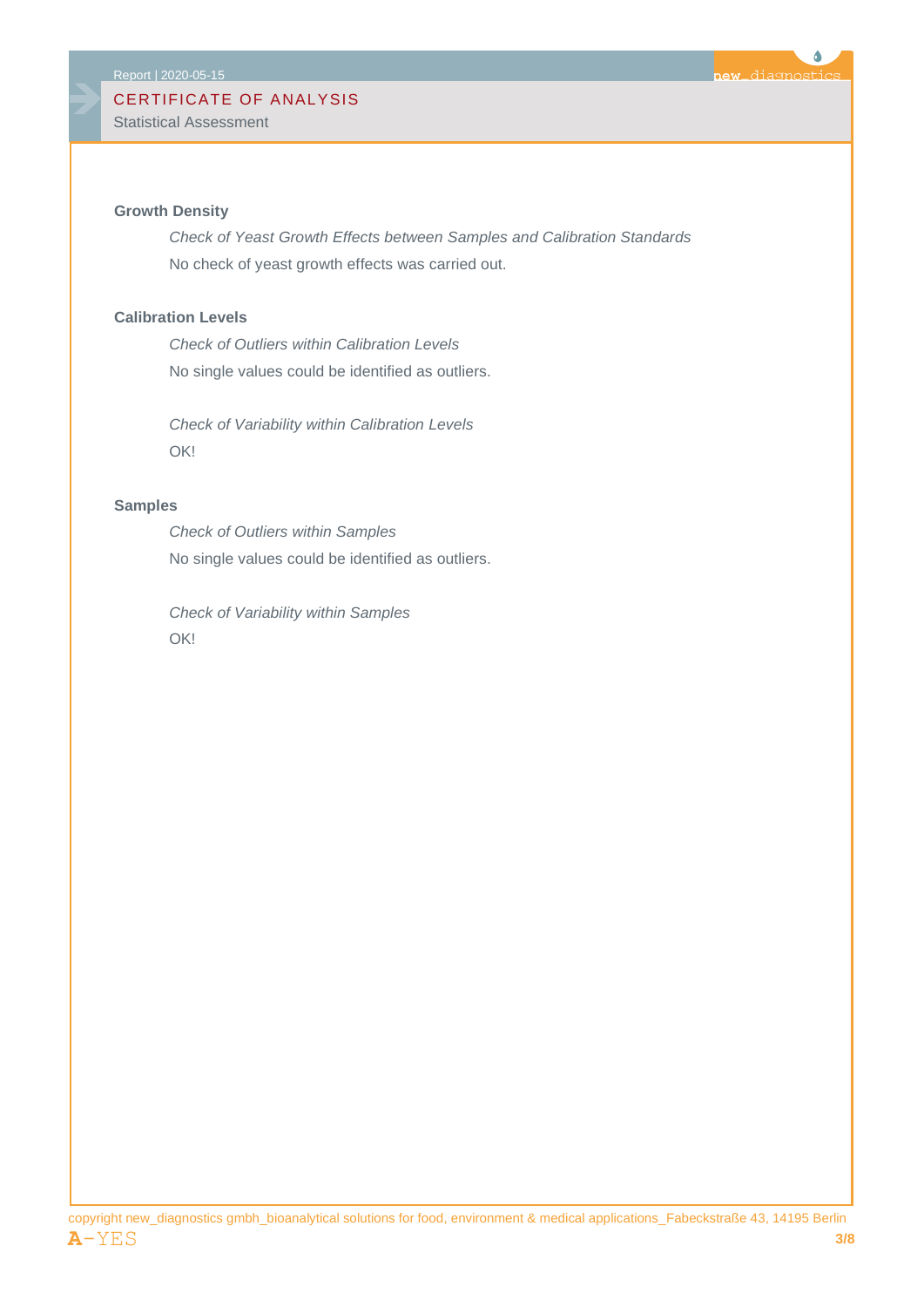Calibration Curve



### **Characterization of Calibration Curve**

| <b>Expected Optical Density for the Blank Value</b> | $\overline{A}$ | 0.319  | OK |
|-----------------------------------------------------|----------------|--------|----|
| <b>Slope Parameter of the Curve</b>                 | B              | 2.588  | OK |
| <b>Center of the Test [ng/L]</b>                    | C              | 20.493 | OK |
| <b>Maximum Optical Density</b>                      | D              | 3.676  | OK |
| <b>Variability of Residuals</b>                     | 2.13%          | OK     |    |
| <b>Sensitivity Range Characteristic</b>             | 11.5           | OK     |    |
| <b>Coverage of Calibration Range</b>                | 100.0%         | OK     |    |
| <b>Check of Homogeneity of Relative Variances</b>   |                |        | OK |

#### **Quality Control Parameters of Calibration Curve**

| <b>Limit of Detection</b>       | $2.57$ ng/L        |            |
|---------------------------------|--------------------|------------|
|                                 | <b>Lower Limit</b> | 3.19 ng/L  |
| <b>Limits of Quantification</b> | <b>Upper Limit</b> | 40.02 ng/L |

Ô

**new**\_diagnostics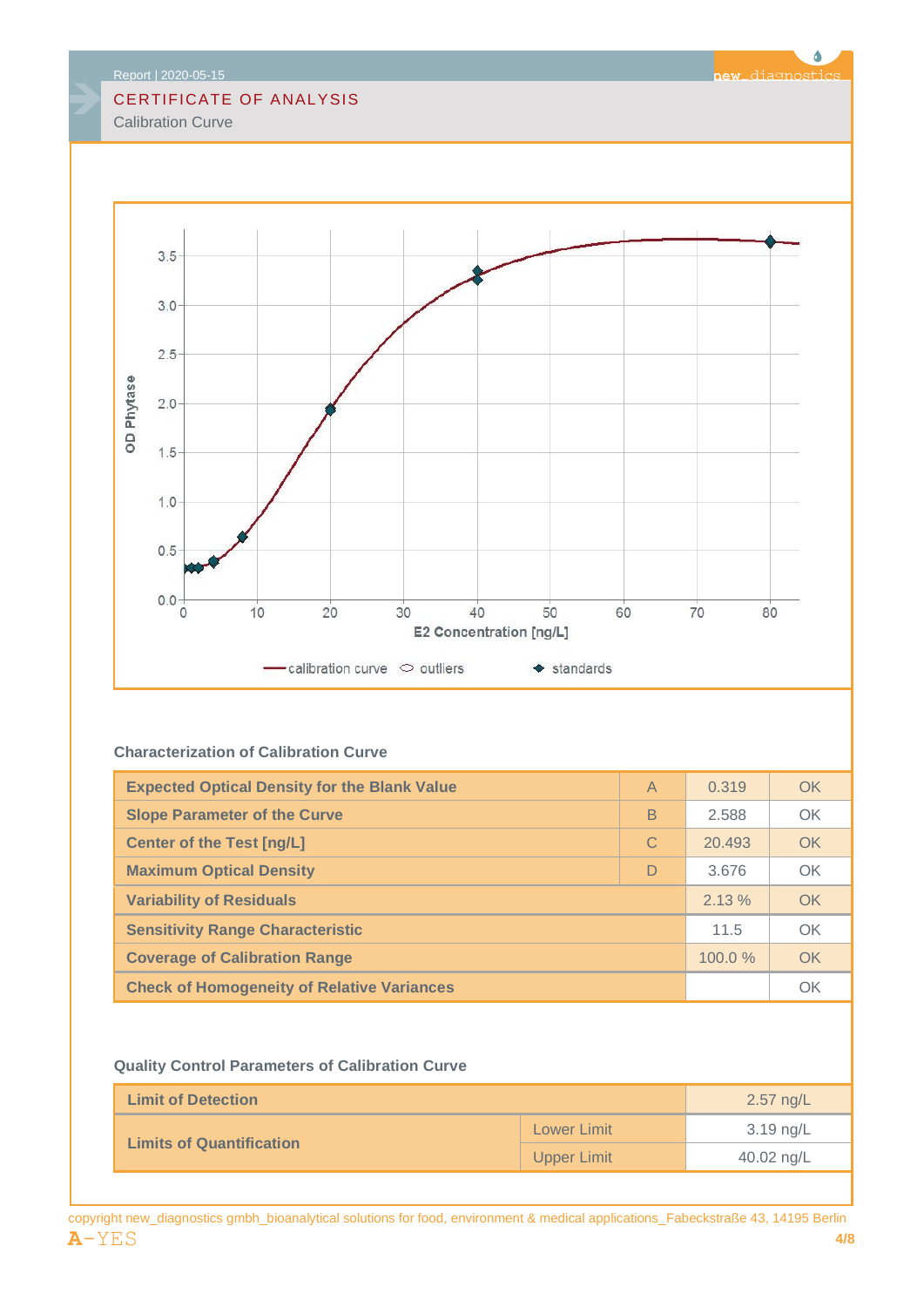Reporting of Results of Sample Analysis



#### **Summary Results of Sample Analysis**

|                |                                  | <b>Spiked</b><br><b>E2 Concen-</b><br>tration [ng/L] |                                         | <b>Diluted and Spiked Sample</b> | <b>Undiluted and Unspiked Sample</b>  |                                          |  |
|----------------|----------------------------------|------------------------------------------------------|-----------------------------------------|----------------------------------|---------------------------------------|------------------------------------------|--|
| <b>Sample</b>  | <b>Sample</b><br><b>Dilution</b> |                                                      | <b>Qualitatively</b><br><b>Detected</b> | Quantifiable                     | <b>E2 Equivalents</b><br>(EEQ) [ng/L] | <b>Measurement</b><br><b>Uncertainty</b> |  |
| S <sub>1</sub> | 1:100.00                         | 0.0                                                  | ves                                     | <b>ves</b>                       | 521.9                                 | 7.2 %                                    |  |
| S <sub>1</sub> | 1:50.00                          | 0.0                                                  | yes                                     | yes                              | 418.9                                 | $4.4\%$                                  |  |
| S <sub>1</sub> | 1:20.00                          | 0.0                                                  | ves                                     | yes                              | 276.5                                 | 3.7%                                     |  |
| S <sub>1</sub> | 1:10.00                          | 0.0                                                  | yes                                     | yes                              | 191.3                                 | $4.1\%$                                  |  |
| S <sub>2</sub> | 1:100.00                         | 0.0                                                  | ves                                     | yes                              | 688.9                                 | 5.2%                                     |  |
| S <sub>2</sub> | 1:50.00                          | 0.0                                                  | yes                                     | yes                              | 527.3                                 | 3.8%                                     |  |
| S <sub>2</sub> | 1:20.00                          | 0.0                                                  | yes                                     | yes                              | 339.2                                 | 3.9%                                     |  |
| S <sub>2</sub> | 1:10.00                          | 0.0                                                  | yes                                     | yes                              | 217.4                                 | 4.5 %                                    |  |
| S <sub>3</sub> | 1:100.00                         | 0.0                                                  | yes                                     | yes                              | 519.4                                 | 7.2%                                     |  |
| S <sub>3</sub> | 1:50.00                          | 0.0                                                  | yes                                     | yes                              | 440.8                                 | 4.2%                                     |  |
| S <sub>3</sub> | 1:20.00                          | 0.0                                                  | yes                                     | yes                              | 349.8                                 | 4.0%                                     |  |
| S <sub>3</sub> | 1:10.00                          | 0.0                                                  | yes                                     | yes                              | 291.4                                 | 6.7%                                     |  |

#### Ô ew diagnostic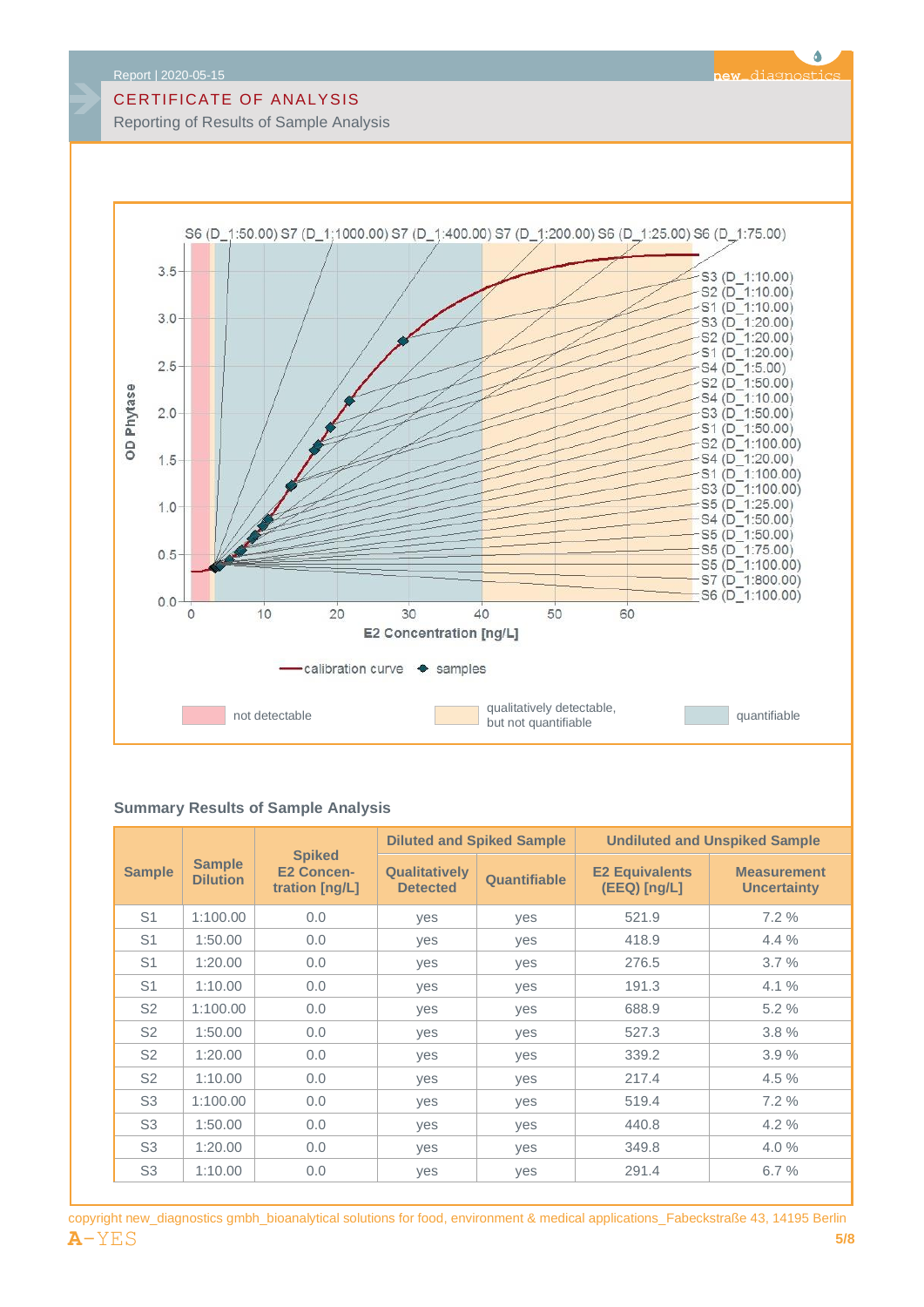Reporting of Results of Sample Analysis

|                |                                  |                                                      |                                         | <b>Diluted and Spiked Sample</b> | <b>Undiluted and Unspiked Sample</b>  |                                          |  |
|----------------|----------------------------------|------------------------------------------------------|-----------------------------------------|----------------------------------|---------------------------------------|------------------------------------------|--|
| <b>Sample</b>  | <b>Sample</b><br><b>Dilution</b> | <b>Spiked</b><br><b>E2 Concen-</b><br>tration [ng/L] | <b>Qualitatively</b><br><b>Detected</b> | Quantifiable                     | <b>E2 Equivalents</b><br>(EEQ) [ng/L] | <b>Measurement</b><br><b>Uncertainty</b> |  |
| S4             | 1:50.00                          | 0.0                                                  | yes                                     | yes                              | 195.3                                 | 11.2 %                                   |  |
| S4             | 1:20.00                          | 0.0                                                  | ves                                     | ves                              | 131.9                                 | 5.4%                                     |  |
| S <sub>4</sub> | 1:10.00                          | 0.0                                                  | ves                                     | yes                              | 98.4                                  | 3.9%                                     |  |
| S4             | 1:5.00                           | 0.0                                                  | yes                                     | yes                              | 68.4                                  | 3.7%                                     |  |
| S <sub>5</sub> | 1:100.00                         | 0.0                                                  | ves                                     | <b>ves</b>                       | 360.1                                 | 13.0 %                                   |  |
| S <sub>5</sub> | 1:75.00                          | 0.0                                                  | <b>ves</b>                              | <b>ves</b>                       | 282.3                                 | 11.9%                                    |  |
| S <sub>5</sub> | 1:50.00                          | 0.0                                                  | ves                                     | ves                              | 188.9                                 | 11.9%                                    |  |
| S <sub>5</sub> | 1:25.00                          | 0.0                                                  | <b>ves</b>                              | yes                              | 99.6                                  | 10.8%                                    |  |
| S <sub>6</sub> | 1:100.00                         | 0.0                                                  | yes                                     | yes                              | 338.9                                 | 14.6 %                                   |  |
| S <sub>6</sub> | 1:75.00                          | 0.0                                                  | yes                                     | yes                              | 250.0                                 | 15.2 %                                   |  |
| S <sub>6</sub> | 1:50.00                          | 0.0                                                  | yes                                     | no                               | 156.3                                 | 17.5 %                                   |  |
| S <sub>6</sub> | 1:25.00                          | 0.0                                                  | yes                                     | yes                              | 82.7                                  | 15.4 %                                   |  |
| S7             | 1:1000.00                        | 0.0                                                  | yes                                     | no                               | 3125.6                                | 17.5 %                                   |  |
| S7             | 1:800.00                         | 0.0                                                  | yes                                     | yes                              | 2749.0                                | 14.2 %                                   |  |
| S7             | 1:400.00                         | 0.0                                                  | <b>ves</b>                              | no                               | 1257.1                                | 17.3 %                                   |  |
| S7             | 1:200.00                         | 0.0                                                  | ves                                     | no                               | 632.0                                 | 17.1%                                    |  |

copyright new\_diagnostics gmbh\_bioanalytical solutions for food, environment & medical applications\_Fabeckstraße 43, 14195 Berlin **A**-YES **6/8**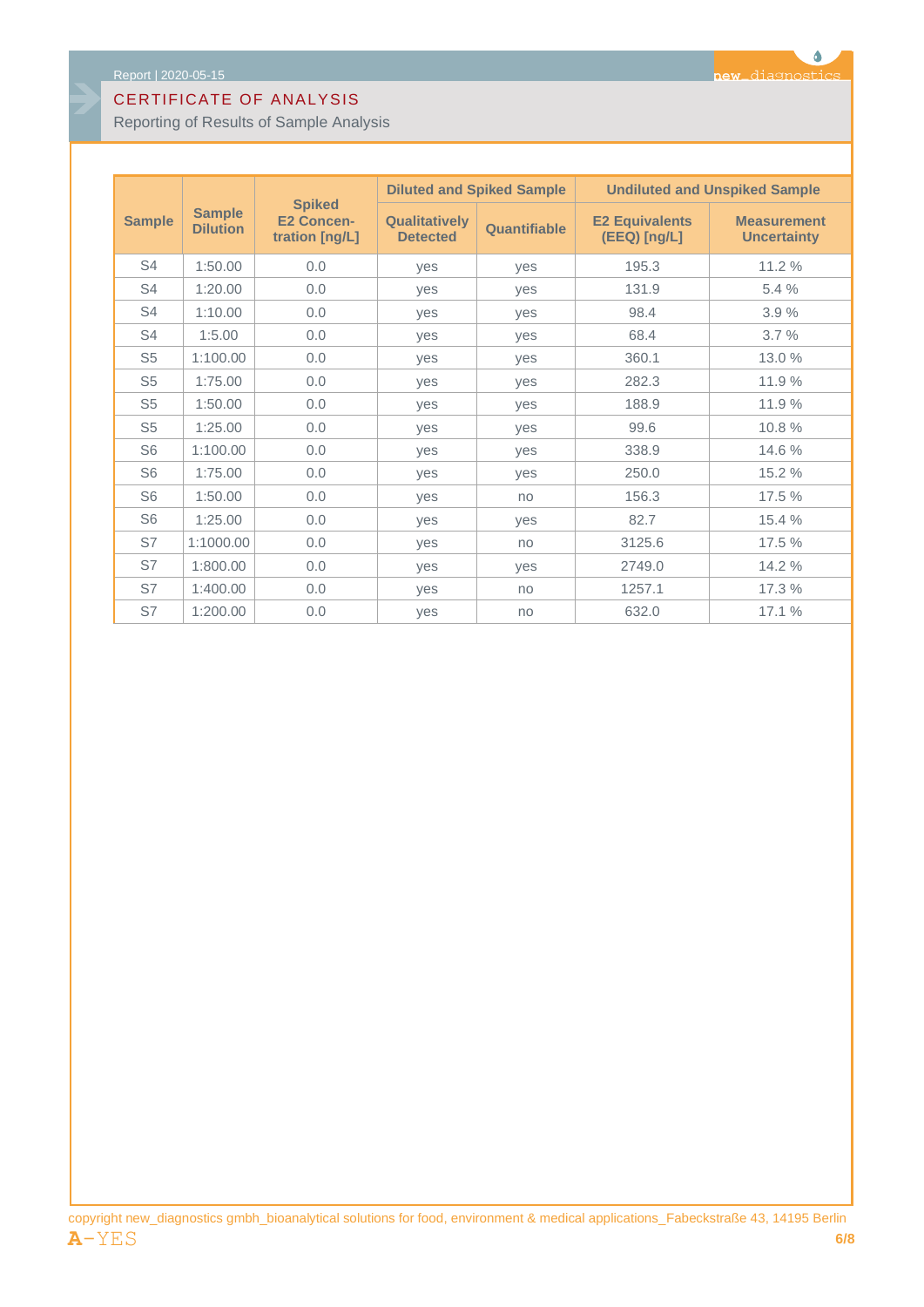Detailed Results of Sample Analysis

| <b>Sample</b>  |                 | <b>Spiked</b>                  | <b>OD Phytase</b>       |                   | E2 Equivalents (EEQ) in ng/L for           |                                                |                                                                            |
|----------------|-----------------|--------------------------------|-------------------------|-------------------|--------------------------------------------|------------------------------------------------|----------------------------------------------------------------------------|
| <b>Sample</b>  | <b>Dilution</b> | <b>E2 Concentration [ng/L]</b> | Mean Value <sup>*</sup> | Relative S. D. *) | <b>Diluted and Spiked</b><br><b>Sample</b> | <b>Undiluted and Unspiked</b><br><b>Sample</b> | <b>Measurement Uncertainty for</b><br><b>Undiluted and Unspiked Sample</b> |
| S <sub>1</sub> | 1:100.00        | 0.0                            | 0.444                   | 2.3%              | 5.2                                        | 521.9                                          | 7.2 %                                                                      |
| S <sub>1</sub> | 1:50.00         | 0.0                            | 0.667                   | 2.4%              | 8.4                                        | 418.9                                          | 4.4 %                                                                      |
| S <sub>1</sub> | 1:20.00         | 0.0                            | 1.237                   | $1.6\%$           | 13.8                                       | 276.5                                          | 3.7%                                                                       |
| S <sub>1</sub> | 1:10.00         | 0.0                            | 1.849                   | 1.2%              | 19.1                                       | 191.3                                          | 4.1%                                                                       |
| S <sub>2</sub> | 1:100.00        | 0.0                            | 0.549                   | 4.9%              | 6.9                                        | 688.9                                          | 5.2 %                                                                      |
| S <sub>2</sub> | 1:50.00         | 0.0                            | 0.874                   | $0.5\%$           | 10.5                                       | 527.3                                          | 3.8%                                                                       |
| S <sub>2</sub> | 1:20.00         | 0.0                            | 1.603                   | 1.2%              | 17.0                                       | 339.2                                          | 3.9%                                                                       |
| S <sub>2</sub> | 1:10.00         | 0.0                            | 2.126                   | 1.2%              | 21.7                                       | 217.4                                          | 4.5 %                                                                      |
| S <sub>3</sub> | 1:100.00        | 0.0                            | 0.443                   | 4.2%              | 5.2                                        | 519.4                                          | 7.2 %                                                                      |
| S <sub>3</sub> | 1:50.00         | 0.0                            | 0.706                   | 1.0%              | 8.8                                        | 440.8                                          | 4.2 %                                                                      |
| S <sub>3</sub> | 1:20.00         | 0.0                            | 1.664                   | 1.8%              | 17.5                                       | 349.8                                          | 4.0%                                                                       |
| S <sub>3</sub> | 1:10.00         | 0.0                            | 2.757                   | 1.8%              | 29.1                                       | 291.4                                          | 6.7%                                                                       |
| S <sub>4</sub> | 1:50.00         | 0.0                            | 0.384                   | 14.5 %            | 3.9                                        | 195.3                                          | 11.2 %                                                                     |
| S <sub>4</sub> | 1:20.00         | 0.0                            | 0.528                   | 4.7%              | 6.6                                        | 131.9                                          | 5.4 %                                                                      |
| S <sub>4</sub> | 1:10.00         | 0.0                            | 0.802                   | 2.2%              | 9.8                                        | 98.4                                           | 3.9%                                                                       |
| S <sub>4</sub> | 1:5.00          | 0.0                            | 1.220                   | 1.4%              | 13.7                                       | 68.4                                           | 3.7%                                                                       |
| S <sub>5</sub> | 1:100.00        | 0.0                            | 0.373                   | 3.4%              | 3.6                                        | 360.1                                          | 13.0 %                                                                     |
| S <sub>5</sub> | 1:75.00         | 0.0                            | 0.379                   | 3.8%              | 3.8                                        | 282.3                                          | 11.9%                                                                      |
| S <sub>5</sub> | 1:50.00         | 0.0                            | 0.380                   | 3.0%              | 3.8                                        | 188.9                                          | 11.9%                                                                      |
| S <sub>5</sub> | 1:25.00         | 0.0                            | 0.388                   | 6.8%              | 4.0                                        | 99.6                                           | 10.8%                                                                      |
| S <sub>6</sub> | 1:100.00        | 0.0                            | 0.366                   | 2.0%              | 3.4                                        | 338.9                                          | 14.6 %                                                                     |
| S <sub>6</sub> | 1:75.00         | 0.0                            | 0.365                   | 1.9%              | 3.3                                        | 250.0                                          | 15.2 %                                                                     |

copyright new\_diagnostics gmbh\_bioanalytical solutions for food, environment & medical applications\_Fabeckstraße 43, 14195 Berlin